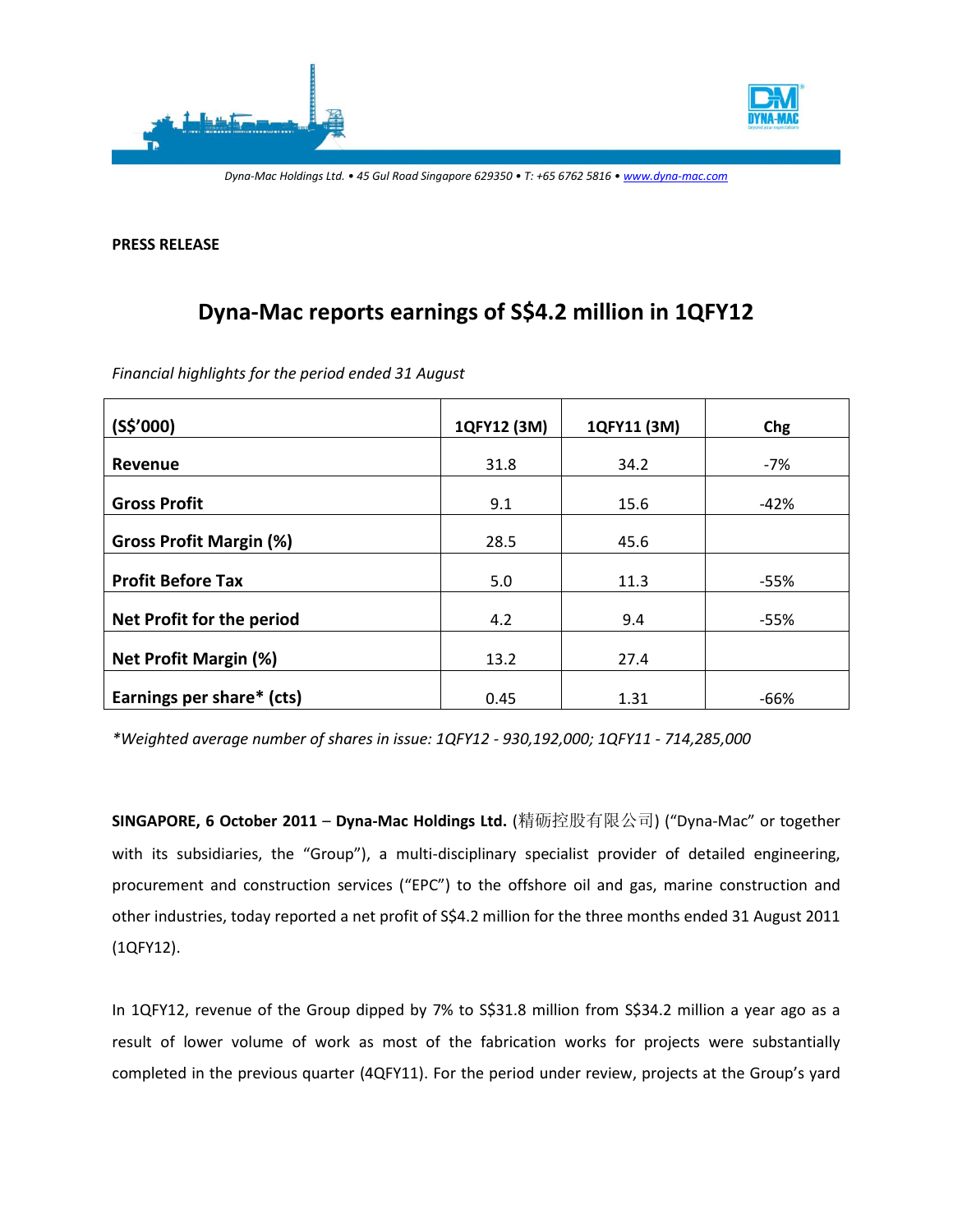included fabrication of eight topside modules for customers such as SBM Offshore N.V., VWS Westgarth and the Keppel Shipyard, four skids for Emerson, as well as a B Class jackup block for Keppel FELS.

Partly in line with the lower work volume, Dyna-Mac's gross profit declined 42% to S\$9.1 million in 1QFY12, from S\$15.6 million a year ago. The decline appeared substantial due to the higher gross profit margin of 45.6% in the preceding period when the Group recognised higher variation orders. Due to the nature of its business, variation orders are usually recognised after the completion of projects, thus contributing to higher margins as costs were incurred in earlier periods.

Said Mr Desmond Lim Tze Jong (林智勇), Executive Chairman & CEO of the Group, "Our business is dependent on the level of activities in the oil and gas industry which is in turn, affected by oil and gas prices, which have softened in the last two months and may be volatile going forward. In addition, due to the project-based nature of our business, our performance for the various financial periods is affected by the timing of the commencement and completion of our projects. Most of the fabrication works for our projects were substantially completed in the previous quarter, hence resulting in a lower work volume in 1QFY12.

Based on this set of results, earnings per share of the Group in 1QFY12 after dilution was 0.45 cents, compared with 1.31 cents in 1QFY11.

#### **Outlook and Strategy**

Heightened concerns over the European debt crisis and US slowdown have given rise to greater uncertainty in the operating environment and volatility in oil price. Against this challenging backdrop, Dyna-Mac has in place a multi-pronged strategy to broaden its customer base and expand its EPC services in market other than topside modules.

In FY2011, the Group successfully added Bumi Armada Bhd, one of South-East Asia's largest FPSO vessel providers, to its list of customers when it completed three topside modules for FPSO Armada TGT. Notably, Bumi Armada is set to become the world's number four FPSO player. (Source: The Star Online, "*Bumi Armada's good earnings visibility attracting investors' interest"*, 3 September 2011)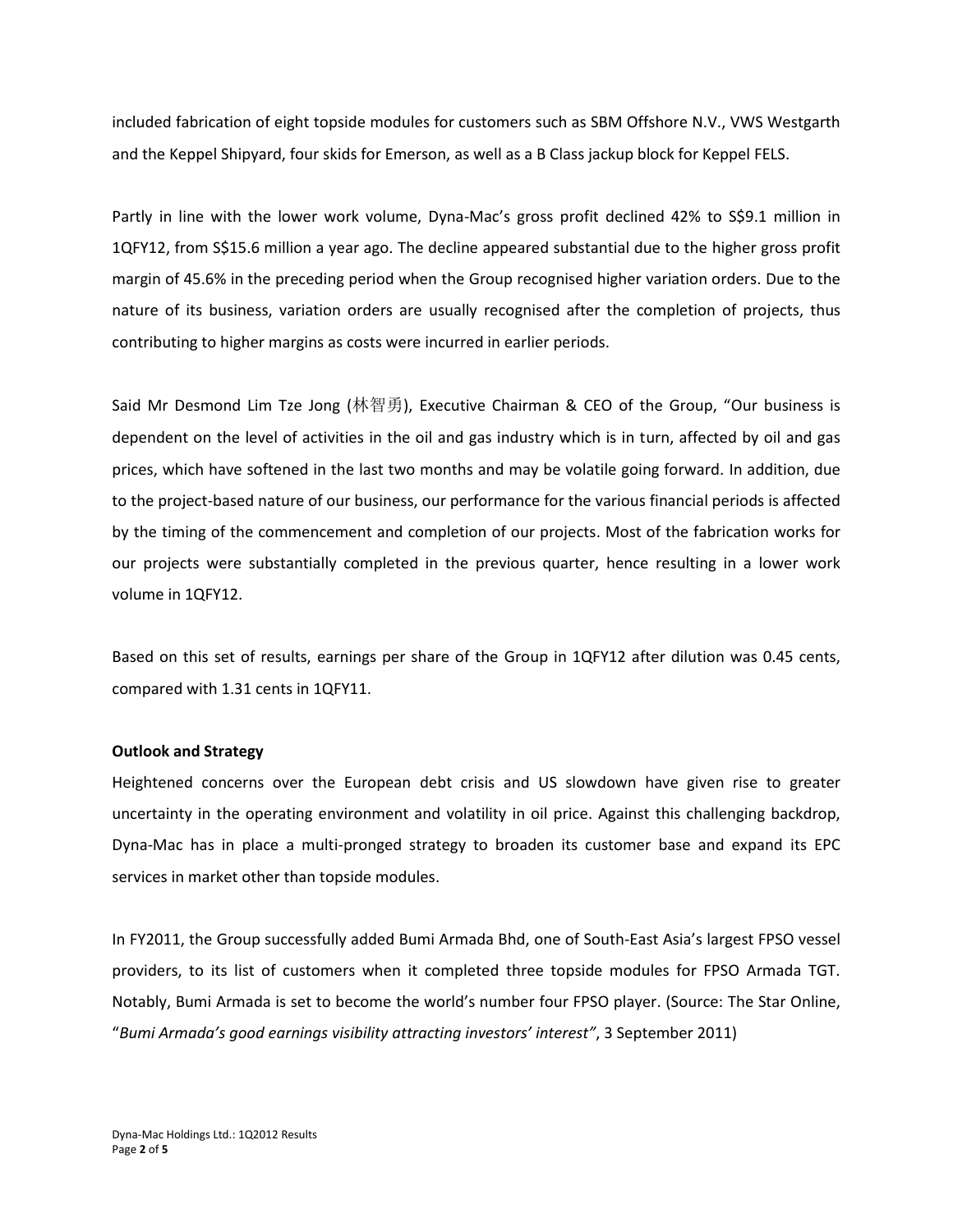At the same time, the Group continues to enjoy strong support from long-standing customers such as SBM Offshore, Modec and VWS Westgarth, and is optimistic of securing more projects in the future.

In addition, pursuant to its collaboration agreement with Keppel Shipyard Limited, the Group has undertaken subcontract projects from the Keppel Group and will continue to explore doing so.

Added Mr Lim, "Though it has been a challenging first quarter for Dyna-Mac, we are not discouraged as we continue to submit bids actively in the market. As at 1Q2012, Dyna-Mac's order book is approximately S\$86 million and our tender book for topside module projects remains comfortable."

### **About Dyna-Mac**

**Dyna-Mac Holdings Ltd.** (精砺控股有限公司) ("Dyna-Mac" or the "Group") is a multi-disciplinary specialist provider of detailed engineering, procurement and construction services ("EPC") to the offshore oil and gas, marine construction and other industries. The Group's customers are amongst the world's largest owners and operators of FPSOs/FSOs and semi-submersibles as well as multinational engineering companies in the marine and oil and gas industries.

The Group's principal business is in the fabrication and assembly of topside modules for floating, production, storage and offloading vessels ("FPSOs") and floating, storage and offloading vessels ("FSOs") in Singapore. On an ad hoc basis, the Group also undertakes general engineering and fabrication services for specialized structures for semi-submersibles and sub-sea products. Over the last 11 years, Dyna-Mac has established a reputation as a reliable specialist in this business and has successfully completed over 130 topside modules with the largest single module load out of 1,520 tons.

Located in Singapore, the Group's yard facilities have a combined gross land area of 140,300 square metres and a maximum annual fabrication capacity of approximately 25,000 tons. Its Main Yard has an uninterrupted waterfront shoreline, approximately 300 metres in length and a depth of up to nine metres, and a load-out bay integrated into the waterfront shoreline, with the capacity to load out heavy structures such as FPUs and topside modules of up to 27,000 tons onto carrier ships or barges.

#### # # #

Collins Stewart Pte. Limited ("Collins Stewart") is the Issue Manager of the Group's Initial Public Offering. Collins Stewart, together with UOB Kay Hian Private Limited, are the Joint Underwriters and Joint Placement Agents of the Invitation.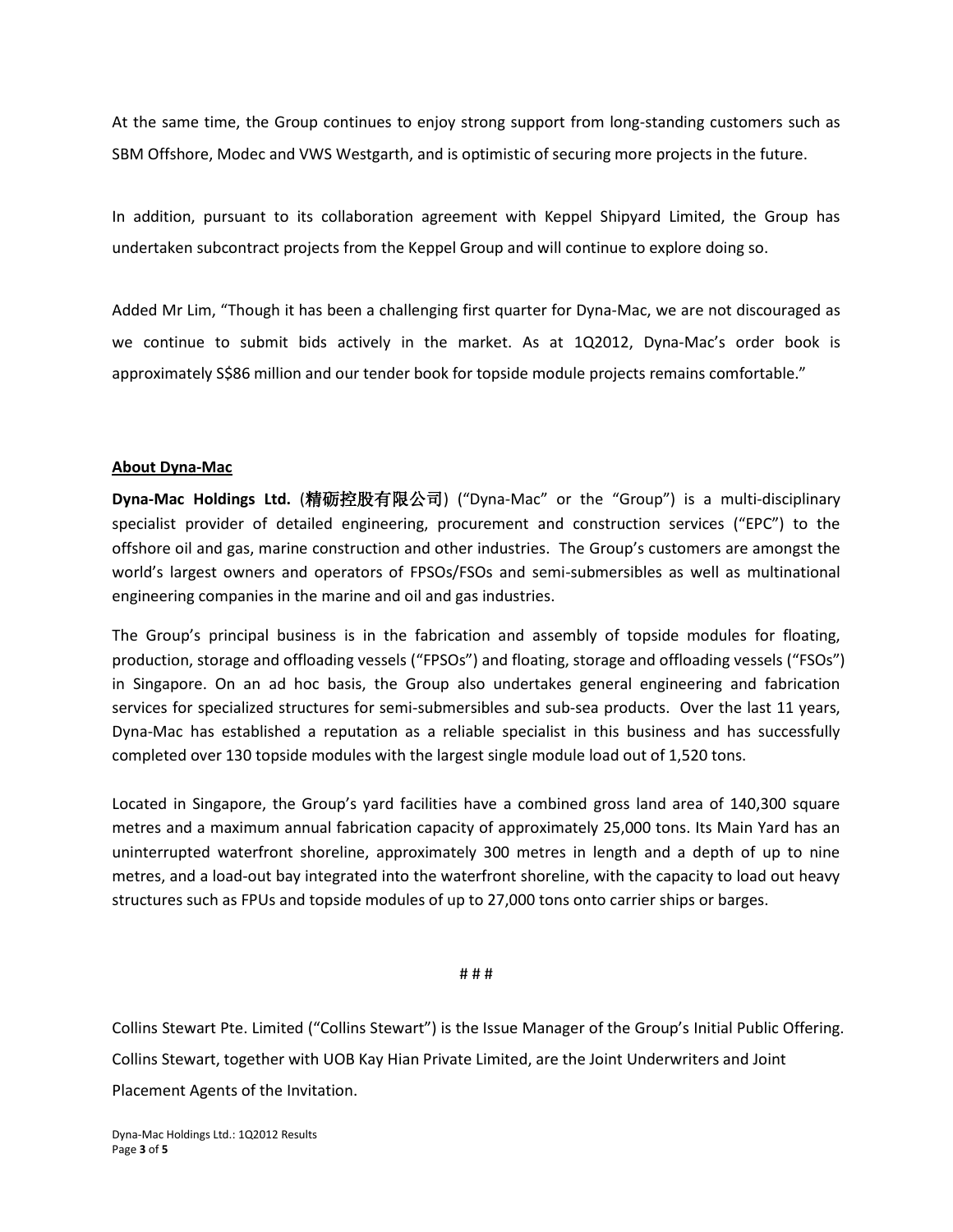# **For more information, please contact:**

August Consulting Tel: 65 6733 8873 Winston Choo[, winston@august.com.sg](mailto:winston@august.com.sg) Silvia Heng, [silvia@august.com.sg](mailto:silvia@august.com.sg) Boo Puay Yang, [puayyang@august.com.sg](mailto:puayyang@august.com.sg)